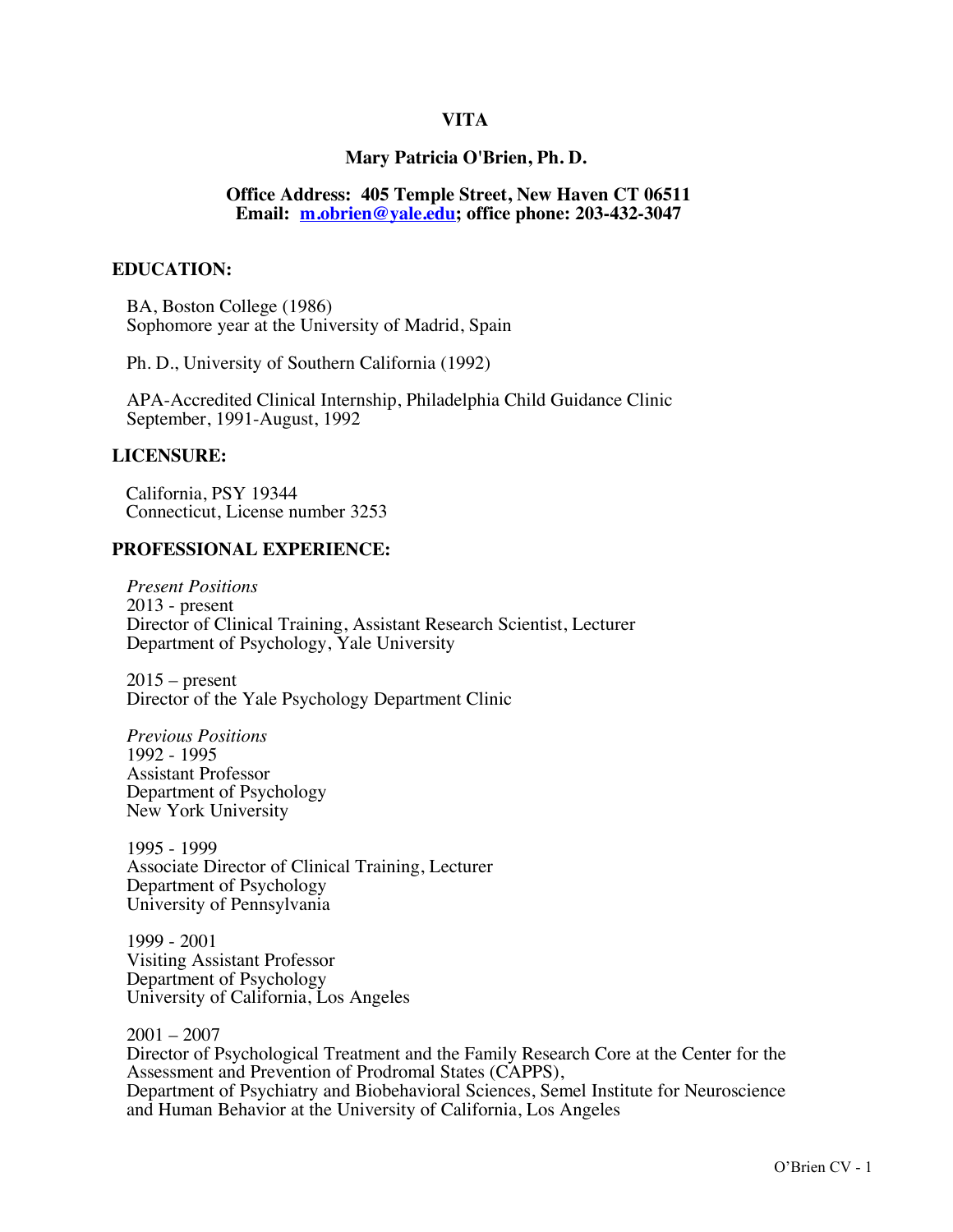2007 Lecturer – Marymount College Webster University

2008-2012 Adjunct Associate Professor and Associate Researcher, Department of Psychiatry and Biobehavioral Sciences and Senior Research Scientist in the CAPPS Center of the Geffen School of Medicine at UCLA and the Semel Institute for Neuroscience and Human Behavior, UCLA

2012- 2013 Program Manager, Foster Care Clinic Wheeler Clinic, Plainville, CT

## **RECENT PRESENTATIONS AND TRAININGS:**

Rinne, T., O'Brien, M., Miklowitz, D. & Cannon, T. (2020). Depression, family interaction, and family intervention in adolescents at clinical high risk for psychosis. Poster presented at the Biennial Meeting of the Society for Research on Adolescents in San Diego, CA, March 19-21.

Presentation on Family Focused Therapy at Clifford Beers in Hamden, CT March, 2020 and March 2021.

Worthington, M. A., Miklowitz, D. J., O'Brien, M., Addington, J., Bearden, C., Cadenhead, K., Cornblatt, B., Mathalon, D., McGlashan, T., Perkins, D., Seidman, L, Tsuang, M., Walker, E., Woods, S., & Cannon, T. (2019). Informing treatment selection for patients at clinical high risk for psychosis based on the NAPLS individualized risk calculator. Poster presented at the Society of Biological Psychiatry.

Rinne, G., O'Brien, M., Miklowitz, D. & Cannon, T. (2019). The relationship between mother-adolescent emotional expression and adolescent depression in a sample at ultrahigh risk for psychosis. Poster accepted for presentation at the American Psychological Association Convention in Chicago in August, 2019.

Mental Health Empowerment Lectures at Yale Silliman College Good Life Center. Fall 2018, Spring 2019, Fall 2019, Spring, 2020.

O'Brien, M., Caballero, C., Mendiola, A., Ryan-Krause, P. (October, 2018). Refugee and immigrant mental health. Invited panelist for Yale University undergraduate R.I.S.E. training workshop, New Haven, CT.

Salinger, J., O'Brien, M., Miklowitz D., Marvin, S. & Cannon, T, (2017). Family communication with teens at-risk for psychosis or bipolar disorder: Does Classification matter? Poster presentation at the Annual Meeting of the Society for Research in Psychopathology in Denver, Colorado, September 14, 2017.

O'Brien, M., Walsh, B., Flournoy, S., Boykins, T. & Cannon, T. (2016). Dissemination of family focused therapy for individuals at clinical high risk for psychosis to community mental health centers in Los Angeles. Presented at the ABCT conference in New York City, November 29, 2016.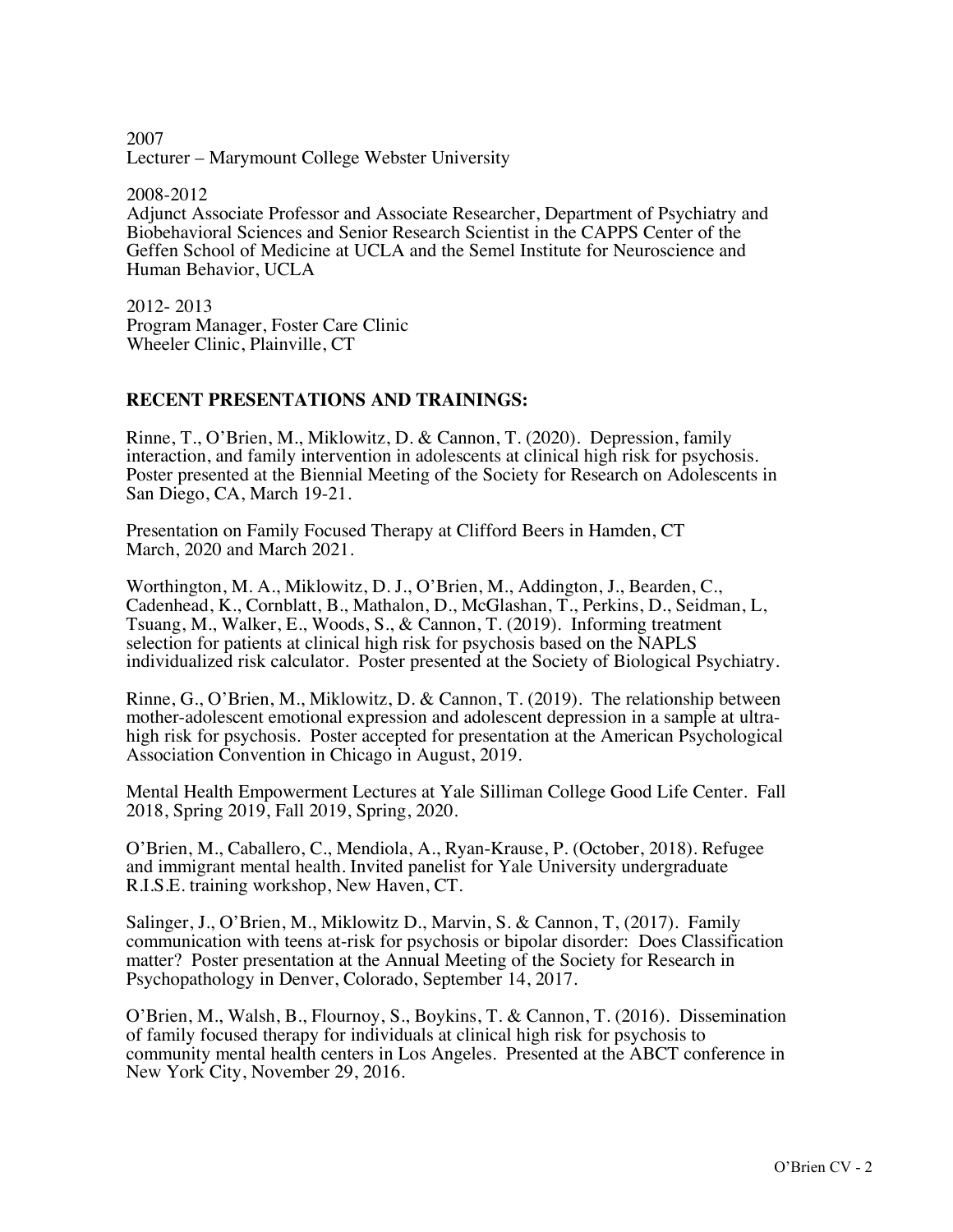O'Brien, M. (2016). Empirical and Theoretical basis for Family treatment for adolescents and young adults at ultra-high for psychosis. Department of Psychiatry, Guangzhou Hospital in China, January 3, 2016

O'Brien, M. (2016). Three-day training in the provision of Family–Focused Therapy to youth at high risk for psychosis and in the first episode of psychosis at GuangZhou HuiAi Hospital in Guangzhou, China, January 4-6, 2016.

O'Brien, M., Miklowitz, D, & Cannon, T. (2015). Clinical-High Risk for Psychosis: Family Problem-Solving interaction prior to and following family-focused treatment. Part of a symposium titled: What's new in family interaction and intervention research? ABCT conference in Chicago, November 12-15, 2015

O'Brien, M.(2014).Training workshop on Family Focused Therapy in Los Angeles, CA, June 11-13, 2014.

O'Brien, M., Miklowitz, D., & Cannon, T. (2014). Decrease in Perceived Criticism Predicts Improvement in Attenuated Psychotic Symptoms in a Randomized Trial of Family-Focused Therapy for Individuals at Clinical High Risk for Psychosis. Presented at the National Conference in Clinical Child and Adolescent Psychology: Translating Research into Practice, Lawrence, Kansas, October 16-18, 2014.

O'Brien, M. (2014). Three-day training for mental health care providers at Telecare Corporation in Los Angeles in the provision of Family–Focused Therapy to youth at high risk for psychosis. November, 2014.

O'Brien, M. (2013). Empirical and Theoretical basis for Family treatment for adolescents and young adults at ultra-high for psychosis. Department of Psychiatry, Oslo University Hospital in Oslo, Norway, May 2, 2011 and October 7, 2013

O'Brien, M. (2013) Training in Family Focused Therapy for adolescents and young adults at ultra-high for psychosis. Department of Psychiatry, Oslo University Hospital in Oslo, Norway, May 3, 2011, and October 7, 2013

O'Brien, M.(2013). Training workshop on Family Focused Therapy in Stavanger, Norway, May 4, 2011, and October 8, 2013

O'Brien, M. (2013). Family-focused treatment for adolescents and young adults at clinical high risk for psychosis. Key note speaker at the International Conference entitled: Early Intervention in Psychosis. Tromso, Norway, October 10 – 11, 2013

O'Brien, M. (2013). Family Focused Therapy with Youth at Clinical High-Risk for Psychosis. Speaker at the Conference for Transition Age Youth, California Endowment – Center for Healthy Communities, Department of Mental Health, Los Angeles, CA, May 29, 2013

O'Brien, M. (2012). Training for the Department of Mental Health in Los Angeles of mental health workers in the provision of Family–Focused Therapy to youth at high risk for psychosis. May, 2012

O'Brien, M.(2011) Psychoeducational family work for psychosis – an evidence-based treatment program for patients and their families. Key note speaker at the National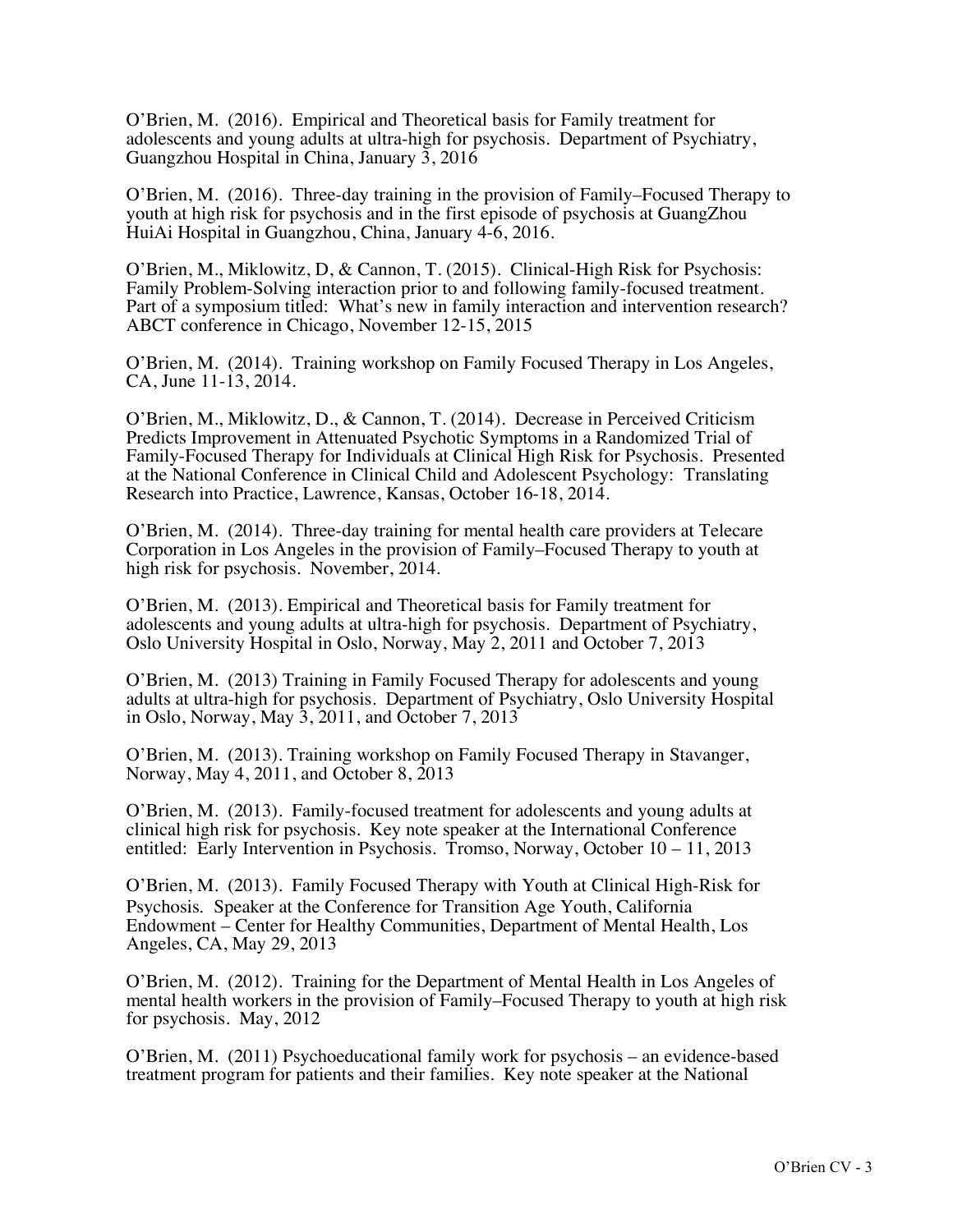Conference for Psychoeducational Family Work for Psychosis. Stavanger, Norway, May 5, 2011

O'Brien, M. (2011) Family-focused treatment for adolescents and young adults at ultrahigh for psychosis. Key note speaker at the National Conference for Psychoeducational Family Work for Psychosis. Stavanger, Norway, May 6, 2011

O'Brien, M. (2011) Why early ascertainment and intervention with youth at ultra-high risk (UHR) for psychosis and why family-focused treatment for UHR youth and their families? Speaker at the Conference for Transition Age Youth, California Endowment – Center for Healthy Communities, Department of Mental Health, Los Angeles, CA, May 17, 2011

O'Brien, M. (2011) Workshop on Family-Focused Therapy with youth at ultra-high risk for psychosis. Conference for Transition Age Youth, California Endowment – Center for Healthy Communities. Department of Mental Health, Los Angeles, CA, May 17, 2011

# **PEER REVIEWED PUBLICATIONS:**

- 1. Margolin, G., John, R. S., & **O'Brien, M.** (1989). Sequential affective patterns as a function of marital conflict style. *Journal of Social and Clinical Psychology, 8*, 45-61.
- 2. Raine, A., **O'Brien, M.,** Smiley, N., Scerbo, A. & Chan, C. J. (1990). Reduced lateralization in verbal dichotic listening in adolescent psychopaths*. Journal of Abnormal Psychology, 99,* 272-277.
- 3. Scerbo, A., Raine, A., **O'Brien, M.,** Chan, C. J., Rhee, C., & Smiley, N. (1990). Reward dominance and passive avoidance learning in adolescent psychopaths. *Journal of Abnormal Child Psychology,18,* 451-463.
- 4. **O'Brien, M.,** Margolin, G., John, R. S., & Krueger, L., (1991). Mothers' and sons' cognitive and emotional reactions to simulated marital and family conflict. *Journal of Consulting and Clinical Psychology, 59*, 692-703.
- 5. **O'Brien, M.,** John, R. S., Margolin, G., & Erel, O. (1994). Agreement between parents and children regarding the occurrence of marital violence. *Violence and Victims, 9*, 45-62.
- 6. **O'Brien, M.,** Balto, K., Erber, S. & Gee, C. (1995). College students' cognitive and emotional reactions to simulated marital and family conflict. *Journal of Cognitive Therapy and Research, 19*, 707-724.
- 7. **O'Brien, M.,** Margolin, G., & John, R. S. (1995). The relationship between marital conflict, child coping, and child adjustment. *Journal of Clinical Child Psychology, 24,* 346-361.
- 8. **O'Brien, M.,** Bahadur, M., Gee, C., Balto, K., & Erber, S. (1996). Child exposure to marital conflict and child coping responses as predictors of child adjustment. *Journal of Cognitive Therapy and Research, 21*, 39-59.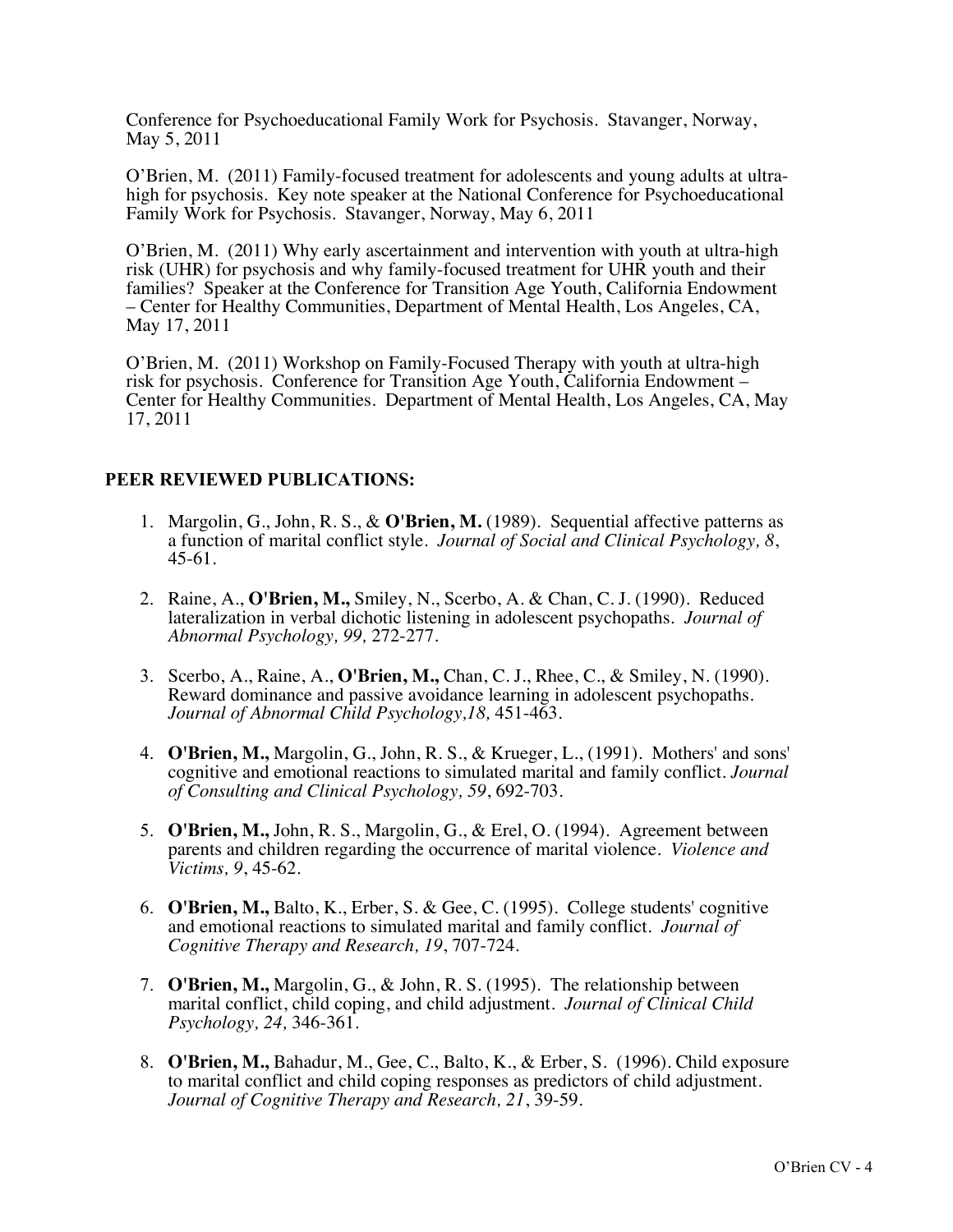- 9. **O'Brien, M.** & Chin, C. (1998). The relationship between children's reported exposure to interparental conflict and memory biases in the recognition of aggressive and constructive conflict words. *Personality and Social Psychology Bulletin, 24*, 647-656.
- 10. **O'Brien, M.,** & Bahadur, M. (1998). Marital aggression, mother's problemsolving behavior with children, and children's emotional and behavioral problems. *Journal of Social and Clinical Psychology, 17*, 249-272.
- 11. Weber, J., & **O'Brien, M**. (1999). Latino children's responses to simulated marital conflict as a function of conflict content and intensity and children's exposure to interparental aggression. *Cognitive Therapy and Research*.
- 12. Duggan, S., **O'Brien, M.,** & Kenney, J. K. (2001). Young adults' immediate and delayed reactions to simulated marital conflicts: Implications for intergenerational patterns of violence in intimate relationships. *Journal of Consulting and Clinical Psychology*, 69(1):13-24.
- 13. Meyer, S. E., Bearden, C. E., Lux, S., Gordon, J. L., Johnson, J. K., **O'Brien, M.,** Niendam, T. A., Loewy, R. L., Ventura, J., Cannon, T. D. (2005). The psychosis prodrome in adolescent patients viewed through the lens of DSM-IV*. Journal of Child and Adolescent Psychopharmacology*, 15, 434-451.
- 14. Kopelowicz, A., Lopez, S., Chang, C., **O'Brien, M**., Gordon, J. (2006). Expressed emotion and family interactions in Mexican Americans with schizophrenia*. Journal of Nervous and Mental Disease*, 194:330-334.
- 15. **O'Brien, M.,** Gordon, J., Bearden, C., Lopez, S., Kopelowicz, A., Cannon, T. D. (2006). Positive family environment predicts improvement in symptoms and social functioning for adolescents at risk for psychosis. *Schizophrenia Research*, Volume 81, Issues 2-3, 269-275.
- 16. Niendam, T. A., Bearden, C. E., Johnson, J., Loewy, R., **O'Brien, M.,** Nuechterlein, K., Green, M., Cannon, T. D. (2006). Neurocognitive performance and functional disability in the psychosis prodrome. *Schizophrenia Research*, 84, 100-111.
- 17. Niendam, T. A., Bearden, C. A., Zinberg, J., Johnson, J. K., **O'Brien, M.** & Cannon, T. D. (2007). The course of neurocognition and social functioning in individuals at ultra high risk for psychosis. *Schizophrenia Bulletin*, doi:10.1093/schbul/sbm020
- 18. **O'Brien, M.,** Zinberg, J., Bearden, C., Daley, M., Niendam, T., Kopelowicz, A., & Cannon, T. D. (2007). Psychoeducational multi-family group treatment with adolescents at high risk for developing psychosis. *Early Intervention in Psychiatry*, 1:325-332
- 19. McGlashan, T. H., Addington, J., Cannon, T., Heinimaa, M., McGorry, P., **O'Brien**, **M.,** Penn, D., Perkins, D., Salokangas, R. K.R., Walsh, B., Woods, S. W., & Yung, A. (2007). Recruitment and treatment practices for help-seeking "prodromal" patients. *Schizophrenia Bulletin*, 33, 715-726.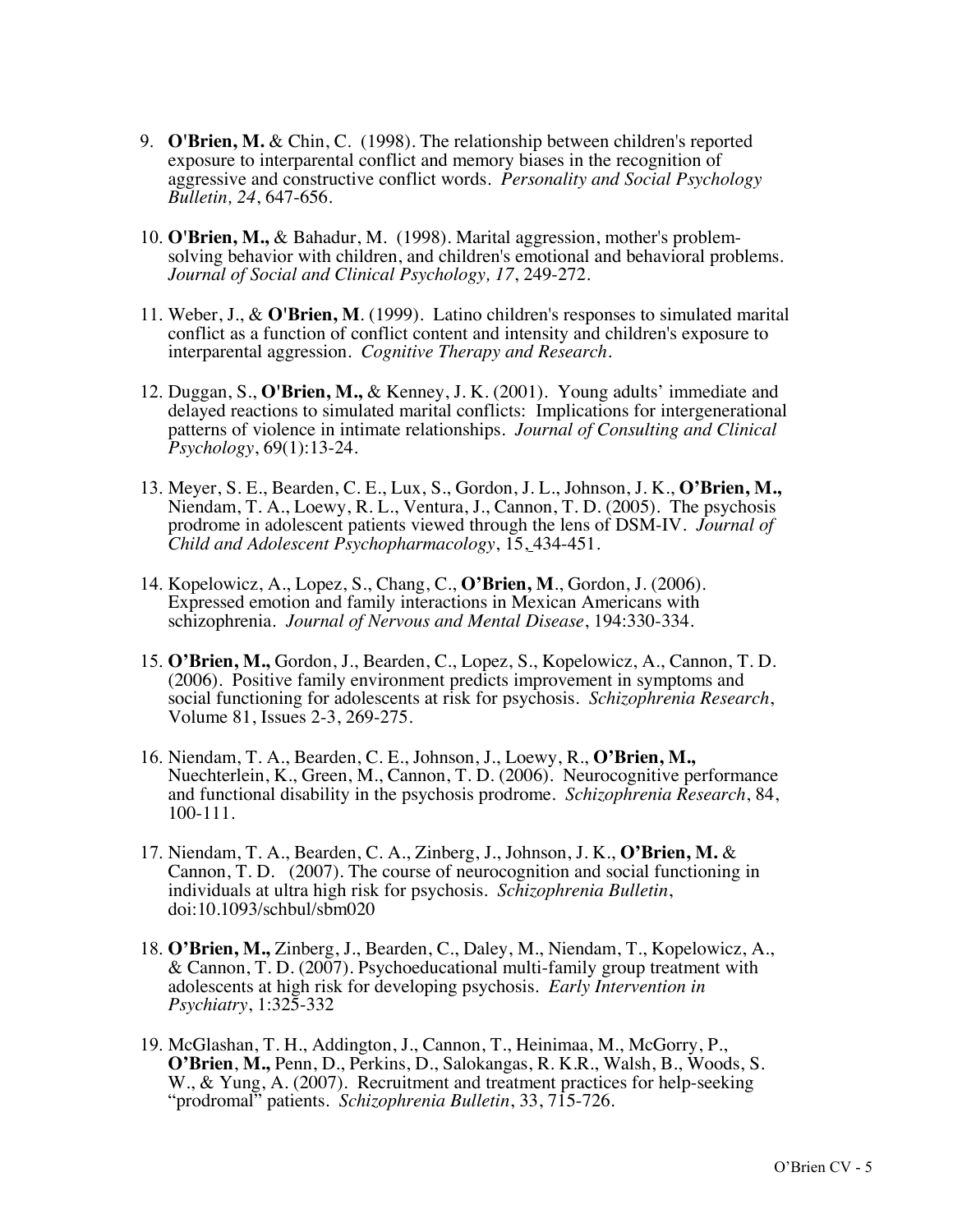- 20. Willhite, R. K., Niendam, T. A., Bearden, C. A., Zinberg, J., **O'Brien, M. P.**, & Cannon, T. D. (2008). Gender difference in symptoms, functioning and social support in patients at ultra-high risk for developing a psychotic disorder. *Schizophrenia Research*, 104, 237-245.
- 21. **O'Brien, M**. Zinberg, J., Bearden, C., Lopez, S., Kopelowicz, A., Daley, M., & Cannon, T. (2008). Parent attitudes and parent adolescent interaction in families of youth at risk for psychosis and with recent onset psychotic symptoms. *Early Intervention in Psychiatry,* 2(4), 268-276.
- 22. **O'Brien, M**., Zinberg, J., Ho, L., Rudd, A., Bearden, C., Kopelowicz, A., Daley, M. & Cannon, T. D. (2009). Family interactions and 6-month symptomatic and functional outcomes in youth at ultra-high risk for psychosis and with recent onset psychotic symptoms: A longitudinal study. *Schizophrenia Research*, 107, 198- 205.
- 23. Schlosser, D. A., Zinberg, J. L., Loewy, R. L., Casey-Cannon, S., **O'Brien, M. P**., Bearden, C. E., Vinogradov, S., & Cannon, T. D. (2010). Predicting the longitudinal effects of the family environment on the risk for psychosis. *Schizophrenia Research*, 118, 69-75.
- 24. Schlosser DA, Miklowitz DJ, **O'Brien MP**, De Silva SD, Zinberg JL, Cannon TD. (2012). A randomized trial of family focused treatment for adolescents and young adults at risk for psychosis: Study rationale, design, and methods. *Early Intervention In Psychiatry,* 6(3): 283-91.
- 25. **O'Brien, MP**, Miklowitz, DJ, Candan, KA, Marshall, C, Domingues, I, Walsh, BC, Zinberg, JL, De Silva, SD, Woodberry, KA, Cannon TD. (2013). A randomized trial of family focused therapy with populations at clinical high risk for psychosis: Effects on interactional behavior. *Journal of Consulting and Clinical Psychology*. Advance online publication. doi: 10.1037/a0034667
- 26. **M**arvin, S, Miklowitz, DJ, **O'Brien, MP**, Cannon TD. (2014). Family focused therapy for individuals at high risk for psychosis: Treatment fidelity within a multisite randomized trial. *Early Intervention in Psychiatry*, 10 (2), 137-43.
- 27. Miklowitz, DJ, **O'Brien, MP**, Schlosser, DA, Addington, J, Candan, KA, Marshall, C, Domingues, I, Walsh, BC, Zinberg, JL, De Silva, SD, Friedman-Yakoobian, M, Cannon TD. (2014). Family-Focused Treatment as Early intervention for Youth and Young Adults at High Risk for Psychosis: Results of a 6-month Randomized Trial. *Journal of the American Academy of Child and Adolescent Psychiatry*, 53 (8), 848-858. https://doi.org/10.1016/j.jaac.2014.04.020
- 28. Tsai, K. H., Lopez, S., Marvin, S., Zinberg, J., Cannon, T. D., **O'Brien, M**., & Bearden, C. E. (2015). Perceptions of family criticism and warmth and their link to symptom expression in racially/ethnically diverse adolescents and young adults at clinical high risk for psychosis. *Early Intervention in Psychiatry*, 9(6), 476-86.
- 29. **O'Brien, MP**, Miklowitz, DJ, & Cannon TD. (2015). Decreases in perceived maternal criticism predict improvement in sub-threshold psychotic symptoms in a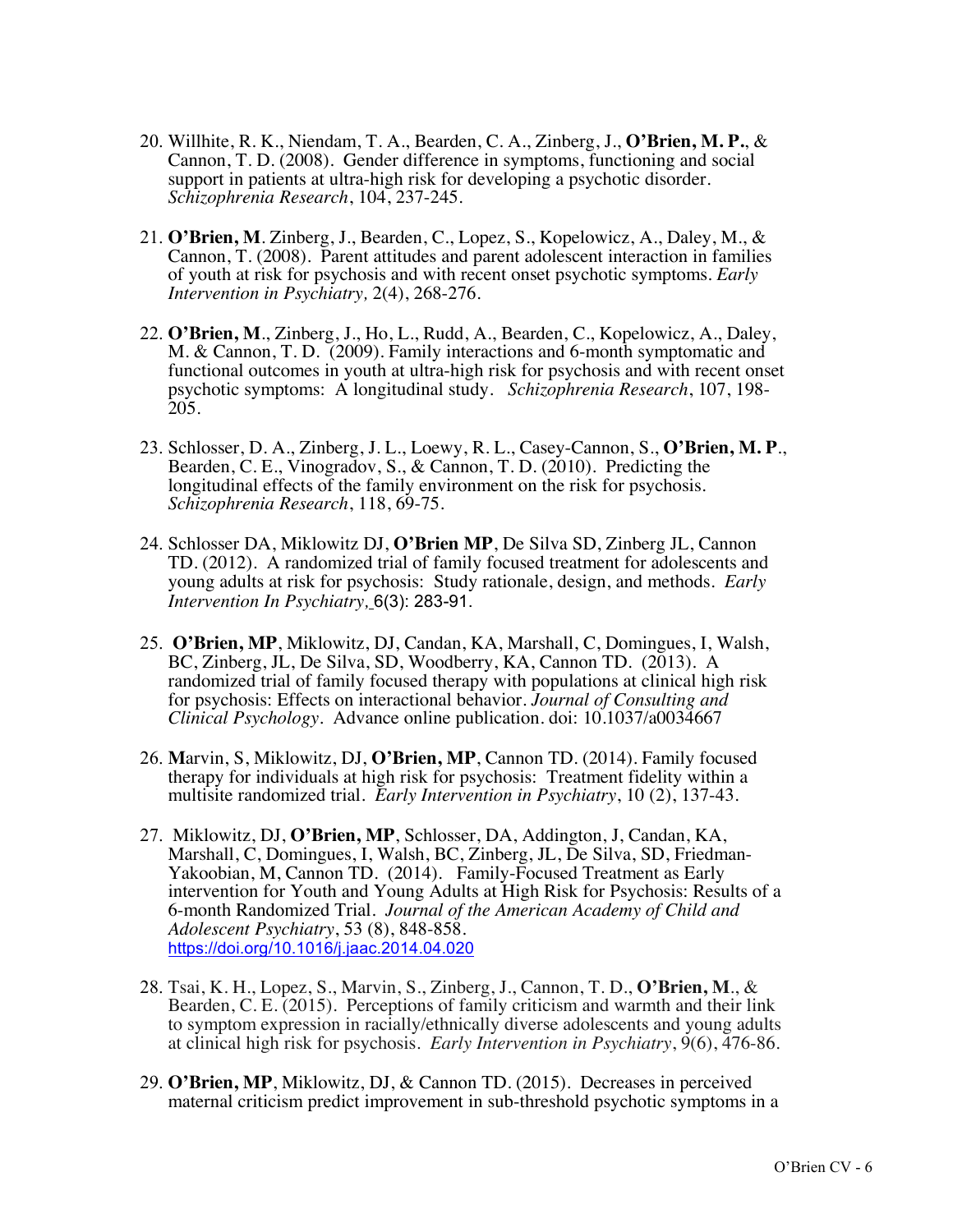randomized trial of family-focused therapy for individuals at clinical high risk for psychosis*. Journal of Family Psychology*, 29 (6), 945-51. doi: 10.1037/fam0000123

- 30. Salinger, J., **O'Brien, MP**, Miklowitz, D.. Marvin, S., Cannon, T. (2018). Family communication with teens at clinical high-risk for psychosis or bipolar disorder. *Journal of Family Psychology*, 32(4), 507-516. http://dx.doi.org/10.1037/fam0000393
- 31. Worthington, M. A., Miklowitz, D. J., O'Brien, M., Addington, J., Bearden, C. E., Cadenhead, K. S., Cornblatt, B. A., Mathalon, D., McGlashan, T., Perkins, D., Seidman, L., Tsuang, M., Walker, E. Woods, S., & Cannon, T. (2020). Selection for psychosocial treatment for youth at clinical high risk for psychosis based on the NAPLS2 individualized risk calculator. *Early Intervention in Psychiatry, 15(1):96-103. doi: 10.1111/eip.12914. Epub 2020 Jan 14.*
- 32. Rinne, G. R., O'Brien, M. P, Miklowitz, D. J., Addington, J. M. & Cannon, T. D. (2020). Depression, family interaction, and family intervention in adolescents at clinical high risk for psychosis. *Early Intervention in Psychiatry*, 15(2):360-366. doi: 10.1111/eip.12954. Epub 2020 Mar 30.
- 33. Miklowitz, D., Addington, J., O'Brien, M., Denneny, D., Weintraub, M., Zinberg, J., Cornblatt, B., Friedman-Yakoobian, M., Stone, W., Cadenhead, K., Woods, S., Sugar, C., Cannon, T & Bearden, C. (2021). Family-focused therapy for individuals at high clinical risk for psychosis: A confirmatory efficacy trial. *Early Intervention in Psychiatry*.

## **TREATMENT MANUALS:**

- 1. Miklowitz DJ, **O'Brien MP**, Schlosser DA, Zinberg JL, De Silva S, Cannon TD (2011). Clinicians' Treatment Manual for Family-Focused Therapy of Adolescents and Young Adults at risk for Psychosis.
- 2. **O'Brien, M**. (2007). Manual for the Treatment of Prodromal Youth and their Families at the Center for the Assessment and Prevention of Prodromal States (CAPPS) Clinic.
- 3. **O'Brien, M**. (2007). Manual for Skills Group Treatment with Adolescents at High-Risk for Developing Psychosis.

## **TEACHING:**

*Graduate and Undergraduate Teaching at New York University:*  Special topics seminars in Stress, Coping, and Adjustment in Children Abnormal Psychology Supervision of Masters and PhD level research projects.

*Graduate and Undergraduate Teaching at the University of Pennsylvania:*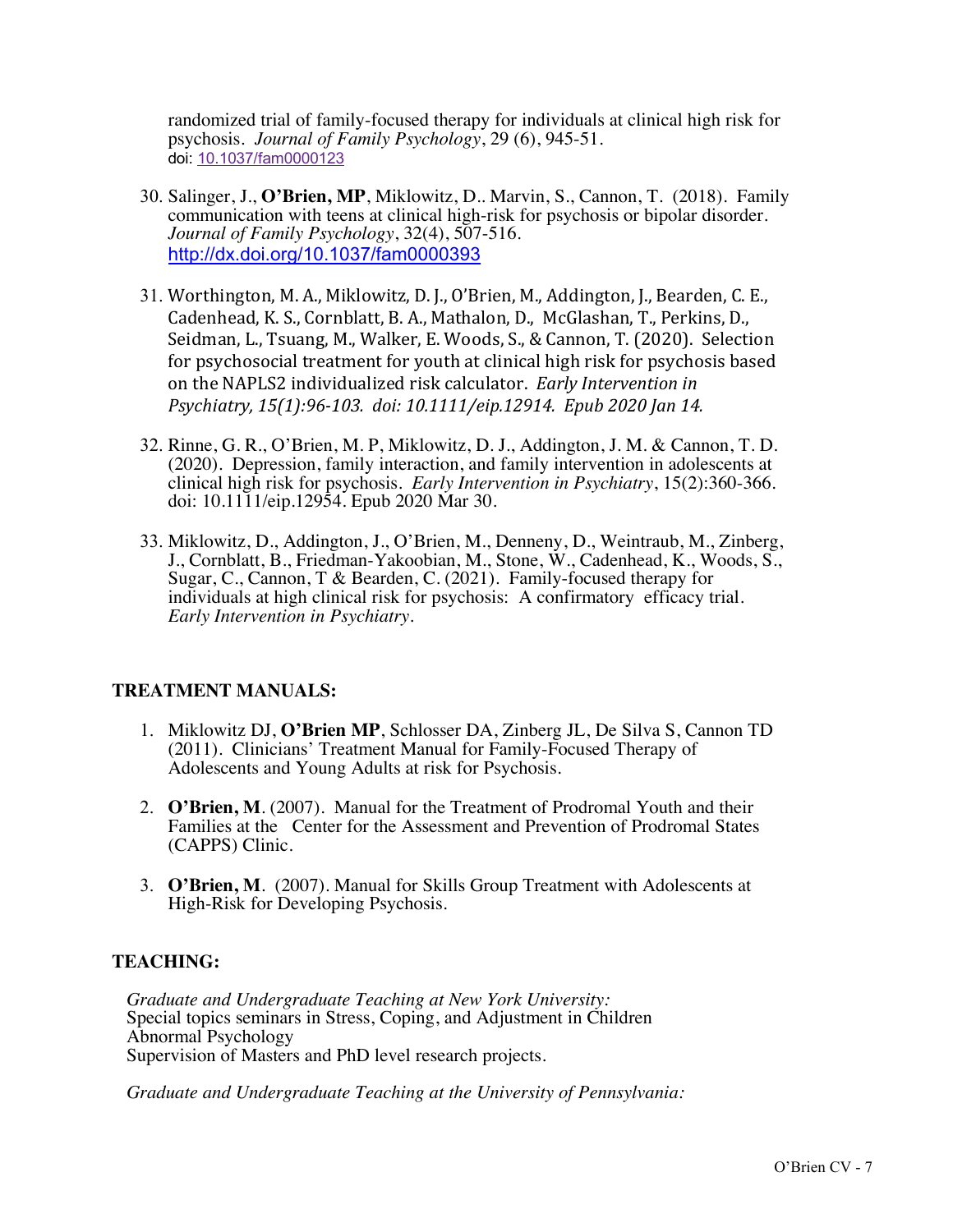Psychological Assessment Diagnostic Interviewing Interviewing and Assessment Practicum Ethical Issues in Clinical Psychology Psychotherapy supervision Abnormal Psychology Childhood stress, coping, and adjustment

*Graduate and Undergraduate Teaching at the University of California, Los Angeles:*  Psychological Assessment Supervision of students' initial assessment work in the Assessment Practicum Psychological Interventions Brief Psychodynamic Approaches to Psychotherapy Seminar on Marital Conflict and Child Adjustment Abnormal Psychology

*Graduate Teaching at Yale* Diagnostic Interviewing Psychological Assessment Introduction to Psychotherapy Diversity, Ethics, Consultation, and Supervision Supervision of Diagnostic Assessment and Psychotherapy Supervision of Graduate Student Supervision

*Undergraduate Teaching at Yale* Psychotherapy

### **YALE SERVICE:**

2020 – present Psychology Department Committee on Racial Equity and Justice (CREJ) focused on anti-racism in clinical science 2015-2020 Psychology Department Diversity Committee 2016 – 2017 Advisory committee for the Deputy Dean of Diversity and Faculty Development in the Faculty of Arts and Sciences

## **PROFESSIONAL ACTIVITIES:**

California Psychological Association (2005-2012) Editorial Services: *Schizophrenia Research*; *Schizophrenia Bulletin*

## **HONORS AND AWARDS:**

University of Southern California Deans' Award, 1987 Los Angeles Society of Clinical Psychologists Dissertation Grant Award, 1990 American Psychological Association Dissertation Award, 1990 University of Southern California Dissertation Fellowship Award, September, 1990- June, 1991 New York University Distinguished Teacher Award, 1994 - 1995 Letter of recognition for outstanding undergraduate teaching, University of Pennsylvania, 1995

## **RESEARCH GRANTS RECEIVED:**

Young Investigator Award from the National Alliance for Research on Schizophrenia and Depression (NARSAD).